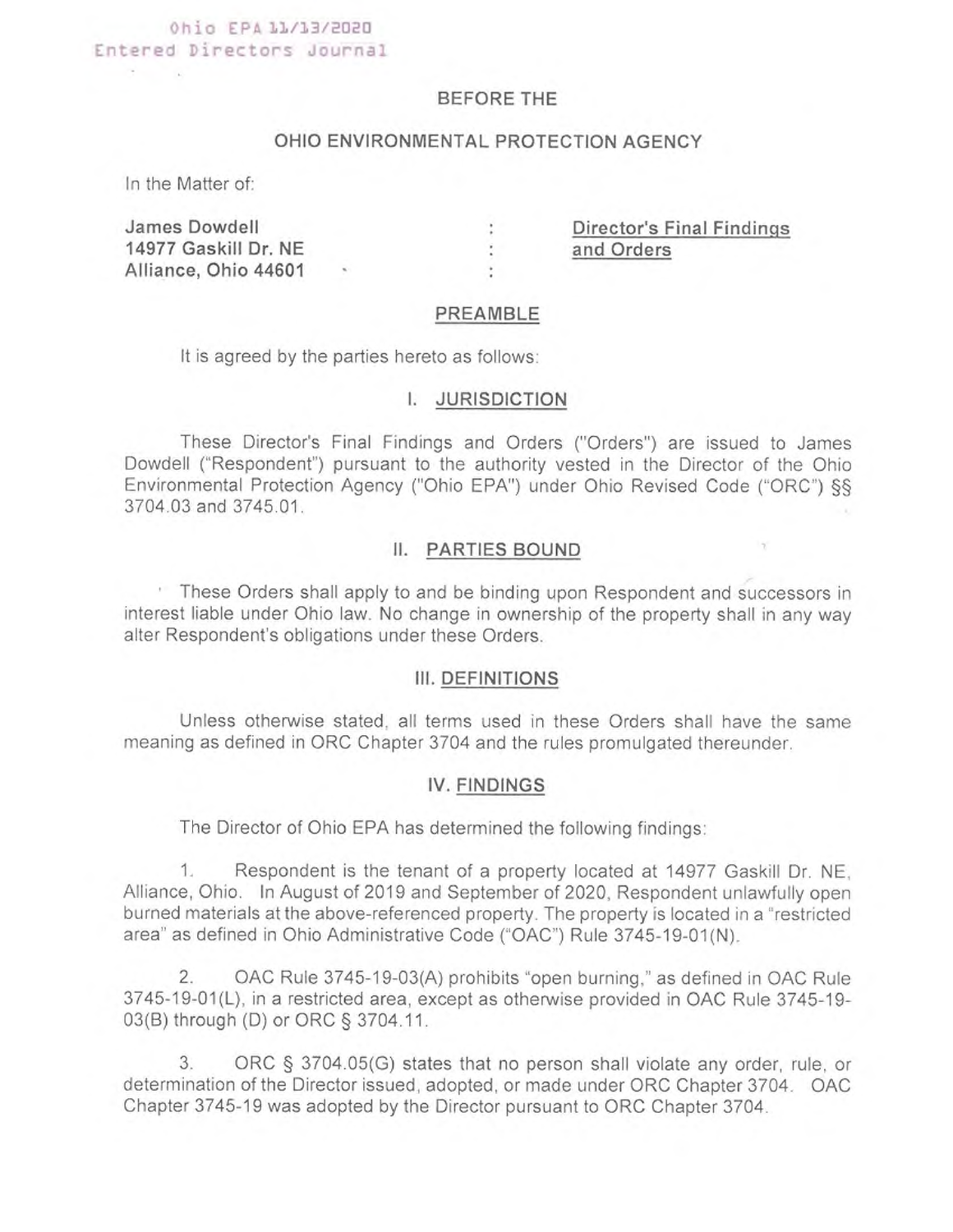**Director's Final Findings and Orders Mr. James Dowdell Page 2 of 5** 

4. On August 21, 2019, Lexington Township Fire Department (LTFD) responded to an illegal open burn at Respondent's residence located at 14977 Gaskill Dr. NE, Alliance, Ohio. Based on the information from LTFD's August 21, 2019 Run Report, upon arrival, LTFD documented a large open burn approximately 6 feet by 6 feet with burning materials included tires, mattresses, and household items with a large can of gasoline next to fire. The fire was immediately extinguished. Respondent was ordered by LTFD not to restart the fire. The LTFD also informed Respondent of the local open burn regulation. Photos of the open burn were taken for documentation by LTFD.

5. On September 1, 2020, LTFD responded to another illegal open burning incident at Respondent's residence and found a large unattended fire in the back of the residence that contained tires, rims, rolled up carpet, beer cans, plastic bottles, food, speakers, reclining chair, aerosol cans, full size mattress and box springs. The LTFD extinguished the fire and again advised Respondent of the local open burn regulation. In addition, photo documentation was taken by the LTFD. On September 8, 2020, LTFD informed Canton City Public Health - Air Pollution Control ("Canton APC") about the open burning incident.

6. Based on the evidence collected by LTFD on August 21, 2019 and September 1, 2020, Respondent caused or allowed the open burning of the abovereferenced items for disposal purposes in a restricted area, in violation of OAC Rule 3745- 19-03(A) and ORC § 3704.05(G). On September 15, 2020, Canton APC sent a Notice of Violation letter to Respondent citing the above-referenced violations.

7. The Director has given consideration to, and based her determination on, evidence relating to the technical feasibility and economic reasonableness of complying with the following Orders and their relation to benefits to the people of the State to be derived from such compliance.

# **V. ORDER**

The Director hereby issues the following Order:

1. Respondent shall pay the amount of five hundred dollars (\$500) in settlement of Ohio EPA's claims for civil penalties, which may be assessed pursuant to ORC Chapter 3704. Within thirty (30) days after the effective date of these Orders, payment to Ohio EPA shall be made by an official check made payable to "Treasurer, State of Ohio" for five dollars (\$500). The official check shall be submitted to Carol Butler, or her successor, together with a letter identifying the Respondent, to:

> Ohio EPA Office of Fiscal Administration P.O. Box 1049 Columbus, Ohio 43216-1049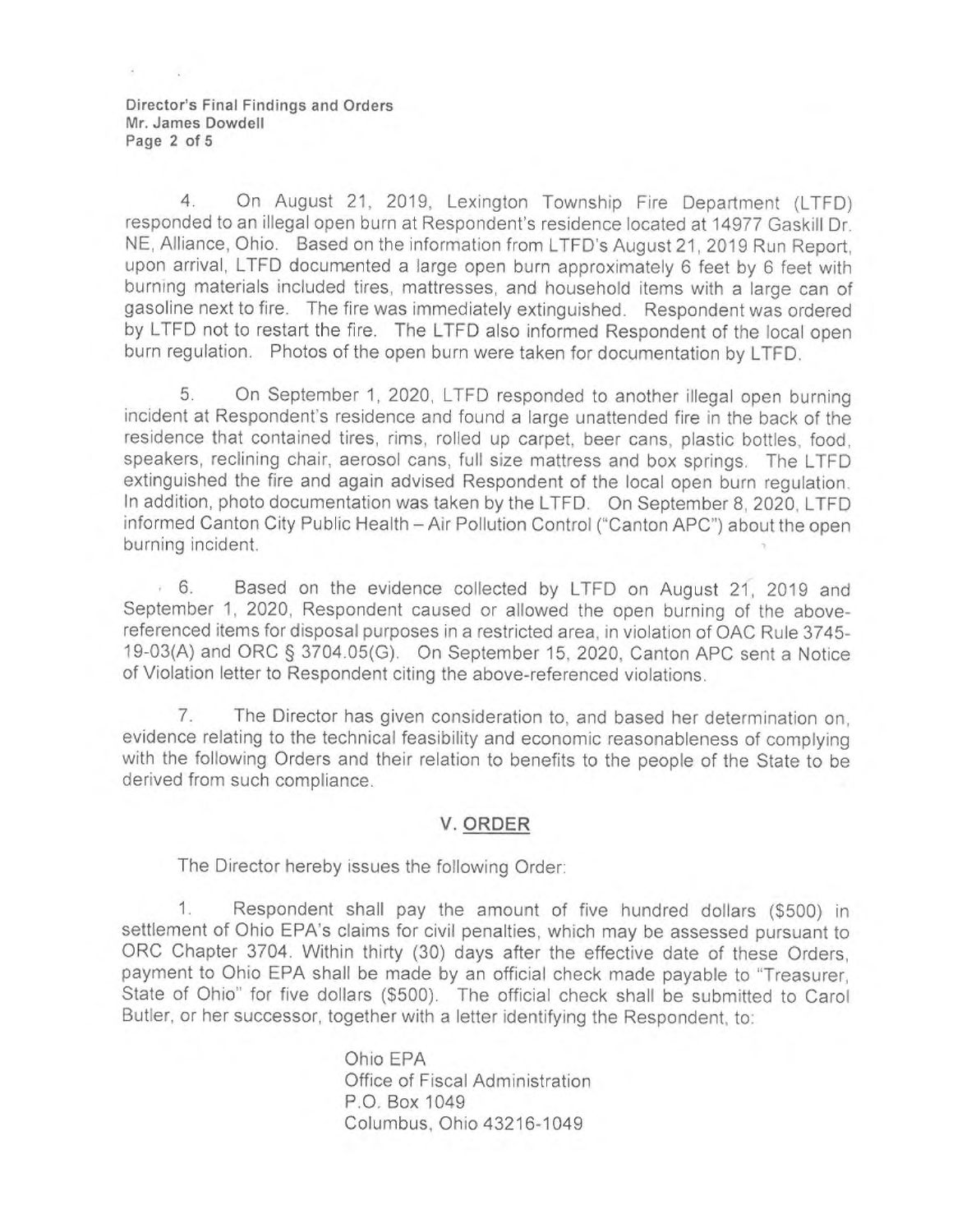**Director's Final Findings and Orders Mr. James Dowdell Page 3 of 5** 

## **VI. TERMINATION**

Respondent's obligations under these Orders shall terminate upon Ohio EPA's receipt of the official check•required by Section V of these Orders.

### **VII. OTHER CLAIMS**

Nothing in these Orders shall constitute or be construed as a release from any claim, cause of action or demand in law or equity against any person, firm, partnership or corporation, not a party to these Orders, for any liability arising from, or related to, operations by Respondent.

# **VIII. OTHER APPLICABLE LAWS**

AII actions required to be taken pursuant to these Orders shall be undertaken in accordance with the requirements of all applicable local, State and federal laws and regulations. These Orders do not waive or compromise the applicability and enforcement of any other statutes or regulations applicable to Respondent.

#### **IX. MODIFICATIONS**

These Orders may be modified by agreement of the parties hereto. Modifications shall be in writing and shall be effective on the date entered in the journal of the Director of Ohio EPA.

## **X. NOTICE**

All documents required to be submitted by Respondent pursuant to these Orders shall be addressed to:

> Ohio Environmental Protection Agency Division of Air Pollution Control 50 West Town Street, Suite 700 P.O. Box 1049 Columbus, Ohio 43216-1049 Attention: James Kavalec, Manager, Enforcement Section

or to such persons and addresses as may hereafter be otherwise specified in writing by Ohio EPA.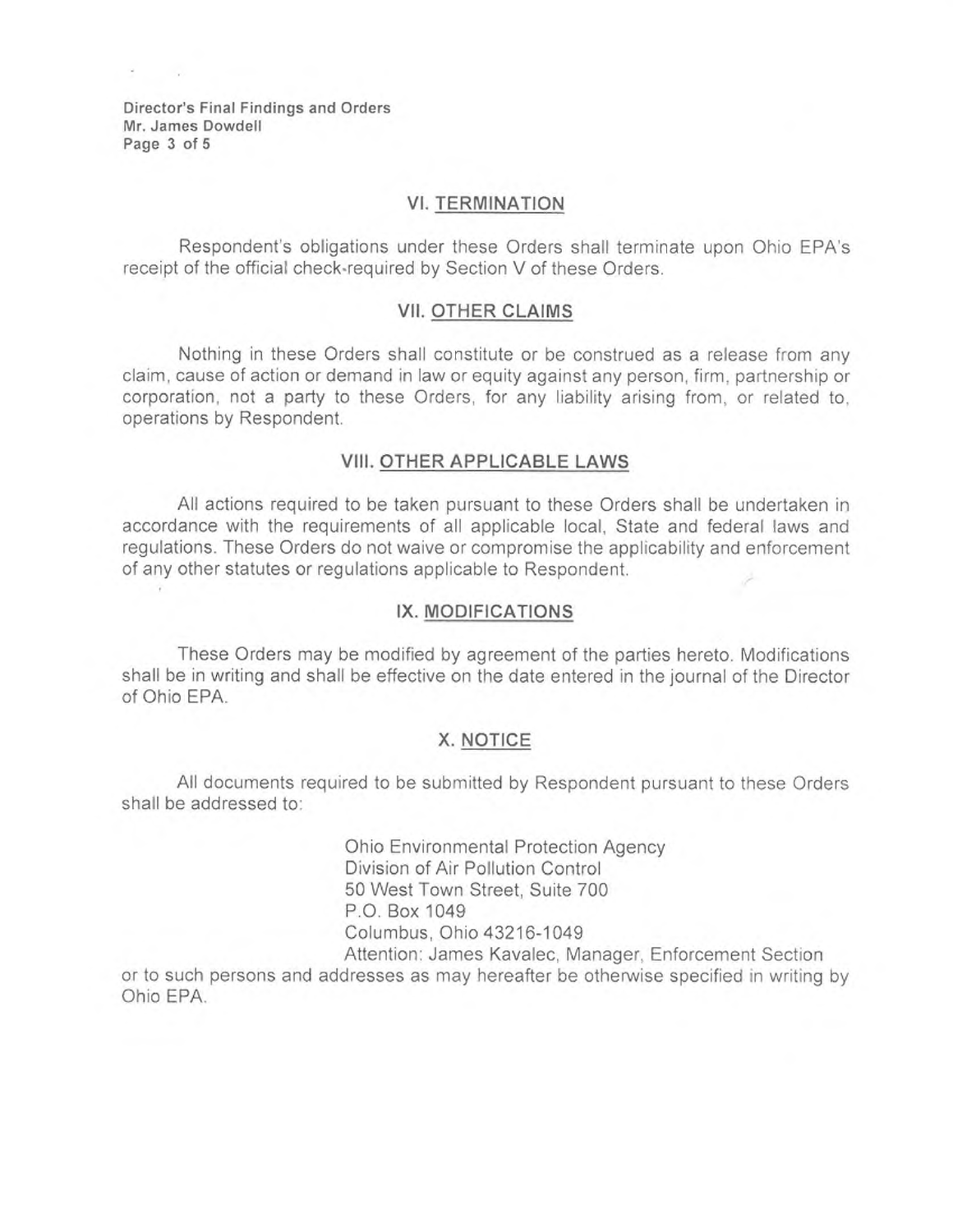Director's **Final Findings and Orders Mr. James Dowdell Page 4 of** 5

# **XI. RESERVATION OF RIGHTS**

Ohio EPA and Respondent each reserve all rights, privileges and causes of action, except as specially waived•in Section XII of these Orders.

### **XII. WAIVER**

In order to resolve disputed claims, without admission of fact, violation or liability, and in lieu of further enforcement action by Ohio EPA for only the violations specifically cited in these Orders, Respondent consents to the issuance of these Orders and agrees to comply with these Orders. Compliance with these Orders shall be a full accord and satisfaction for Respondent's liability for the violations specifically cited herein.

Respondent hereby waives the right to appeal the issuance, terms and conditions and service of these Orders, and Respondent hereby waives any and all rights Respondent may have to seek administrative or judicial review of these Orders either in law or equity.

Notwithstanding the preceding, Ohio EPA and Respondent agree that if these Orders are appealed by any other party to the Environmental Review Appeals Commission, or any court, Respondent retains the right to intervene and participate in such appeal. In such an event, Respondent shall continue to comply with these Orders notwithstanding such appeal and intervention unless these Orders are stayed, vacated, or modified.

### **XIII. EFFECTIVE DATE**

The effective date of these Orders is the date these Orders are entered into the Ohio EPA Director's journal.